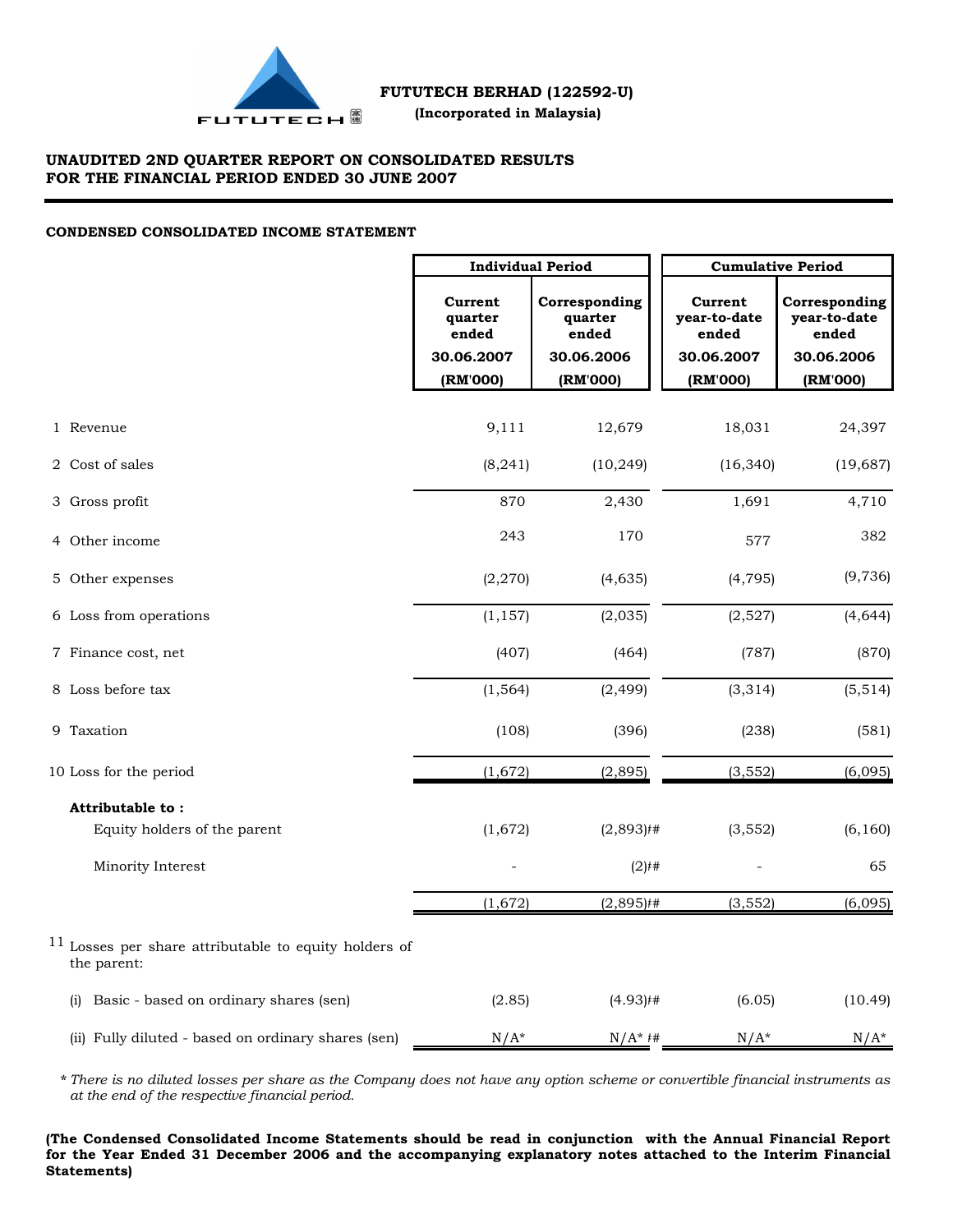

**FUTUTECH (Incorporated in Malaysia)** 

#### **UNAUDITED 2ND QUARTER REPORT ON CONSOLIDATED RESULTS FOR THE FINANCIAL PERIOD ENDED 30 JUNE 2007**

#### **CONDENSED CONSOLIDATED BALANCE SHEET**

| <b>ASSETS</b><br><b>Goodwill on Consolidation</b><br><b>Intangible Assets</b><br><b>Current Assets</b><br>Inventories<br><b>Trade Debtors</b><br>Other Debtors, Deposits and Prepayments<br>Cash and Bank Balances<br><b>TOTAL ASSETS</b> | (RM'000)  | 31.12.2006<br>(RM'000) |
|-------------------------------------------------------------------------------------------------------------------------------------------------------------------------------------------------------------------------------------------|-----------|------------------------|
| Property, Plant and Equipment<br><b>Long Term Investments</b>                                                                                                                                                                             |           |                        |
|                                                                                                                                                                                                                                           | 41,090    | 45,513                 |
|                                                                                                                                                                                                                                           | 117       | 117                    |
|                                                                                                                                                                                                                                           |           |                        |
|                                                                                                                                                                                                                                           | 65        | 65                     |
|                                                                                                                                                                                                                                           | 41,272    | 45,695                 |
|                                                                                                                                                                                                                                           |           |                        |
|                                                                                                                                                                                                                                           | 9,232     | 10,250                 |
|                                                                                                                                                                                                                                           | 9,114     | 12,843                 |
|                                                                                                                                                                                                                                           | 5,338     | 6,859                  |
|                                                                                                                                                                                                                                           | 1,673     | 231                    |
|                                                                                                                                                                                                                                           | 25,357    | 30,183                 |
|                                                                                                                                                                                                                                           | 66,629    | 75,878                 |
| <b>EQUITY and LIABILITIES</b>                                                                                                                                                                                                             |           |                        |
| Equity Attributable to Equity Holders of the Parent<br>Share Capital                                                                                                                                                                      | 58,726    | 58,726                 |
| Reserves                                                                                                                                                                                                                                  |           |                        |
| Share Premium                                                                                                                                                                                                                             | 10,042    | 10,042                 |
| Others                                                                                                                                                                                                                                    | 486       | 338                    |
| Retained Profits                                                                                                                                                                                                                          | (41, 642) | (38, 223)              |
|                                                                                                                                                                                                                                           | 27,612    | 30,883                 |
| <b>Minority Interest</b>                                                                                                                                                                                                                  |           | 133                    |
| <b>Total Equity</b>                                                                                                                                                                                                                       | 27,612    | 31,016                 |
|                                                                                                                                                                                                                                           |           |                        |
| <b>Non-Current Liabilities</b>                                                                                                                                                                                                            |           |                        |
| Long Term Borrowings<br>Deferred Taxation                                                                                                                                                                                                 | 4,470     | 4,790                  |
|                                                                                                                                                                                                                                           | 125       | 128                    |
|                                                                                                                                                                                                                                           | 4,595     | 4,918                  |
| <b>Current Liabilities</b>                                                                                                                                                                                                                |           |                        |
| <b>Trade Payables</b>                                                                                                                                                                                                                     | 9,154     | 9,672                  |
| Other Payables                                                                                                                                                                                                                            | 2,015     | 8,662                  |
| Short Term Borrowings                                                                                                                                                                                                                     | 22,951    | 21,093                 |
| Provision for Taxation                                                                                                                                                                                                                    | 302       | 517                    |
|                                                                                                                                                                                                                                           | 34,422    | 39,944                 |
| <b>Total Liabilities</b>                                                                                                                                                                                                                  | 39,017    | 44,862                 |
| TOTAL EQUITY and LIABILITIES                                                                                                                                                                                                              | 66,629    | 75,878                 |
| Net Assets Per Share (RM)                                                                                                                                                                                                                 | 0.47      | 0.53                   |
| Net Tangible Assets Per Share (RM)                                                                                                                                                                                                        | 0.47      | 0.52                   |

**(The Condensed Consolidated Balance Sheet should be read in conjunction with the Annual Financial Report for the Year Ended 31 December 2006 and the accompanying explanatory notes attached to the Interim Financial Statements)**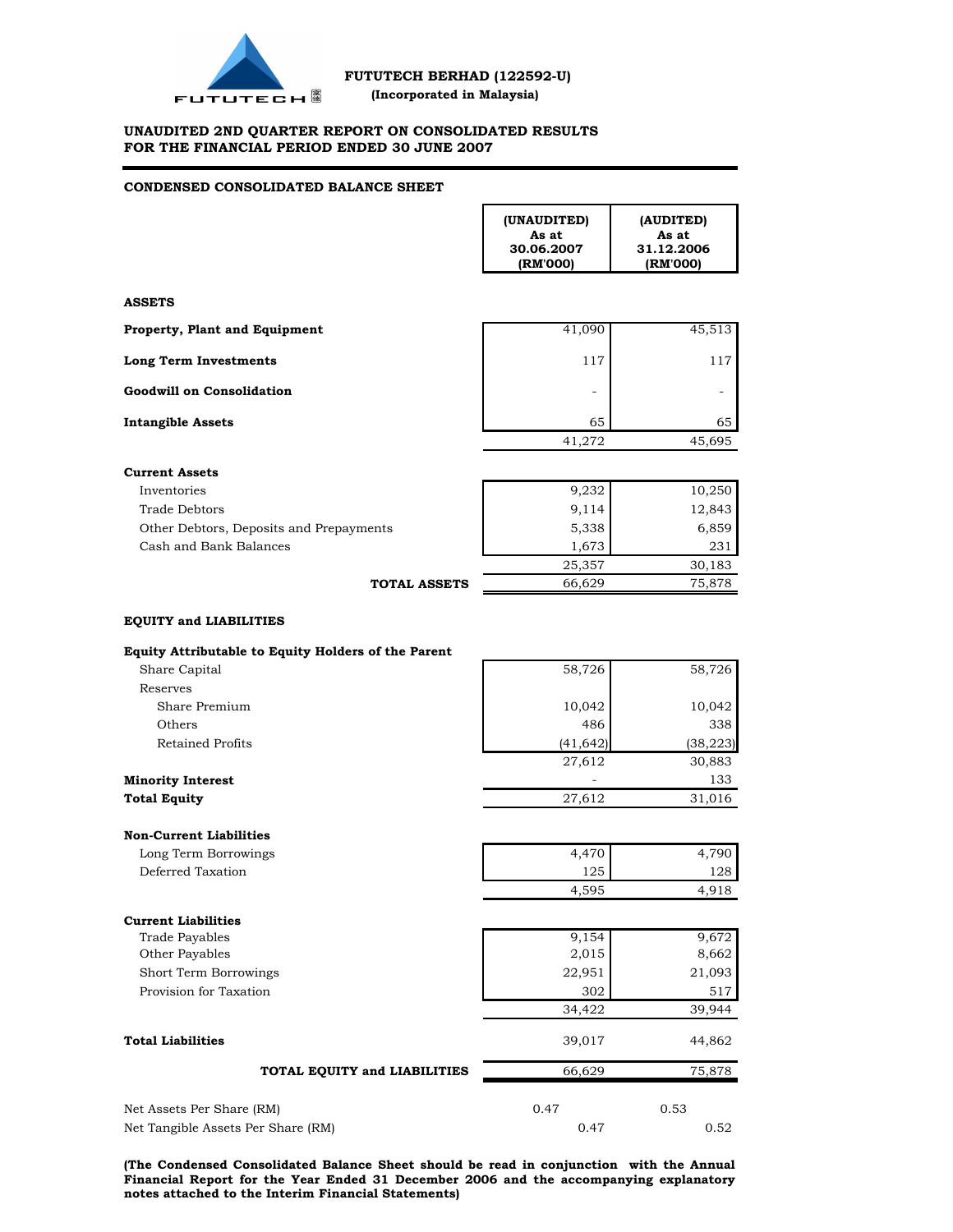

 **(Incorporated in Malaysia)**

# **UNAUDITED 2ND QUARTER REPORT ON CONSOLIDATED RESULTS FOR THE FINANCIAL PERIOD ENDED 30 JUNE 2007**

# **CONDENSED CONSOLIDATED STATEMENTS OF CHANGES IN EQUITY**

|                                                    |                                                                                | Attributable to Equity Holders of the Parent |                                                |                                                 |             |
|----------------------------------------------------|--------------------------------------------------------------------------------|----------------------------------------------|------------------------------------------------|-------------------------------------------------|-------------|
| <b>6-MONTH PERIOD ENDED</b><br><b>30 JUNE 2007</b> | <b>Non-Distributable</b><br>Share Capital<br><b>Reserve</b><br>RM<br><b>RM</b> |                                              | <b>Retained</b><br><b>Profits</b><br><b>RM</b> | <b>Minority</b><br><b>Interest</b><br><b>RM</b> | Total<br>RM |
|                                                    |                                                                                |                                              |                                                |                                                 |             |
| Balance as at 1 January 2007                       | 58,726,357                                                                     | 10,380,339                                   | (38, 223, 251)                                 |                                                 | 30,883,445  |
| Currency translation differences                   |                                                                                | 147,578                                      |                                                |                                                 | 147,578     |
| Acquisition of minority interest                   | $\overline{\phantom{a}}$                                                       |                                              | 133,145                                        |                                                 | 133,145     |
| Deconsolidation of subsidiary company              |                                                                                |                                              | (77,806)                                       |                                                 | (77,806)    |
| Net loss for the period                            |                                                                                |                                              | (3,474,345)                                    |                                                 | (3,474,345) |
| Balance as at 30 June 2007                         | 58,726,357                                                                     | 10,527,917                                   | (41, 642, 257)                                 | $\overline{a}$                                  | 27,612,017  |
| <b>6-MONTH PERIOD ENDED</b><br><b>30 JUNE 2006</b> |                                                                                |                                              |                                                |                                                 |             |
| Balance as at 1 January 2006 (restated)            | 58,726,357                                                                     | 10,706,414                                   | 1,843,378                                      | 611,490                                         | 71,887,639  |
| Currency translation differences                   |                                                                                | 93,773                                       |                                                |                                                 | 93,773      |
| Net loss for the period                            |                                                                                |                                              | (6, 159, 766)                                  | 103,805                                         | (6,055,961) |
| Balance as at 30 June 2006                         | 58,726,357                                                                     | 10,800,187                                   | (4,316,388)                                    | 715,295                                         | 65,925,451  |

**(The Condensed Consolidated Statements of Changes in Equity should be read in conjunction with the Annual Financial Report for the Year Ended 31 December 2006 and the accompanying explanatory notes attached to the Interim Financial Statements)**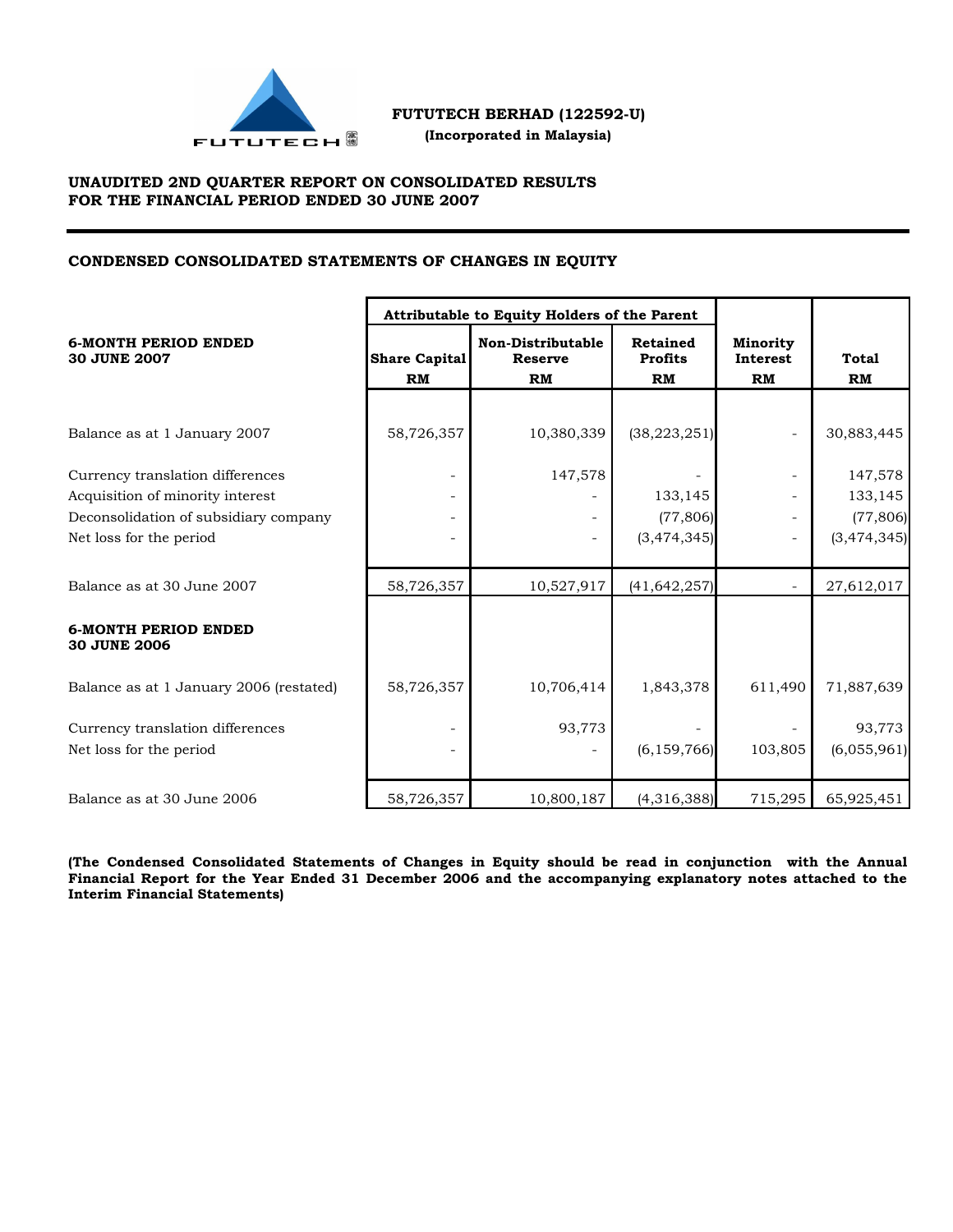

 **(Incorporated in Malaysia)**

# **UNAUDITED 2ND QUARTER REPORT ON CONSOLIDATED RESULTS FOR THE FINANCIAL PERIOD ENDED 30 JUNE 2007**

## **CONDENSED CONSOLIDATED CASHFLOW STATEMENTS**

|                                                                | Current<br>year-to-date<br>ended<br>30.06.2007 | Corresponding<br>year-to-date<br>ended<br>30.06.2006 |
|----------------------------------------------------------------|------------------------------------------------|------------------------------------------------------|
|                                                                | (RM'000)                                       | (RM'000)                                             |
| CASH FLOWS FROM / (USED IN) OPERATING ACTIVITIES               |                                                |                                                      |
| Loss before tax                                                | (3,314)                                        | (5, 514)                                             |
| Adjustment for:                                                |                                                |                                                      |
| Amortisation and depreciation of property, plant and equipment | 2,096                                          | 2,193                                                |
| Non-cash items                                                 | 571                                            | 568                                                  |
| Operating Loss Before Working Capital Changes                  | (647)                                          | (2, 753)                                             |
| Changes in working capital:                                    |                                                |                                                      |
| Net change in current assets                                   | 7,230                                          | 3,071                                                |
| Net change in current liabilities                              | (7, 168)                                       | 2,843                                                |
| Net Cash From Operations                                       | (585)                                          | 3,161                                                |
| Income tax paid                                                | (238)                                          | (650)                                                |
| Interest paid                                                  | (787)                                          | (870)                                                |
| Net Cash Generated From /(Used In) Operating Activities        | (1,610)                                        | 1,641                                                |
| CASH FLOW FROM / (USED IN) INVESTING ACTIVITIES                |                                                |                                                      |
| Equity investment                                              |                                                |                                                      |
| Other investment                                               | 1,514                                          | (3,676)                                              |
| Net Cash Generated From / (Used In) Investing Activities       | 1,514                                          | (3,676)                                              |
| CASH FLOW FROM / (USED IN) FINANCING ACTIVITIES                |                                                |                                                      |
| Share issued                                                   |                                                |                                                      |
| Repayment of borrowings, net                                   | 1,538                                          | 676                                                  |
| Net Cash Generated From / (Used In) Financing Activities       | 1,538                                          | 676                                                  |
| NET INCREASE / (DECREASE) IN CASH AND CASH EQUIVALENTS         | 1,442                                          | (1, 359)                                             |
| EFFECT OF EXCHANGE RATE CHANGES                                | 26                                             | 1                                                    |
| CASH AND CASH EQUIVALENTS AT THE BEGINNING OF PERIOD           | (3, 371)                                       | (2, 977)                                             |
| CASH AND CASH EQUIVALENTS AT THE END OF PERIOD                 | (1,903)                                        | (4, 335)                                             |
| CASH AND CASH EQUIVALENTS CARRIED FORWARD CONSIST OF :         |                                                |                                                      |
| Cash and bank balances                                         | 1,673                                          | 621                                                  |
| Fixed deposits with licensed banks                             |                                                |                                                      |
| Less: Bank Overdraft                                           | (3,576)                                        | (4,956)                                              |
|                                                                | (1,903)                                        | (4, 335)                                             |
|                                                                |                                                |                                                      |

**(The Condensed Consolidated Cashflow Statements should be read in conjunction with the Annual Financial Report for the Year Ended 31 December 2006 and the accompanying explanatory notes attached to the Interim Financial Statements)**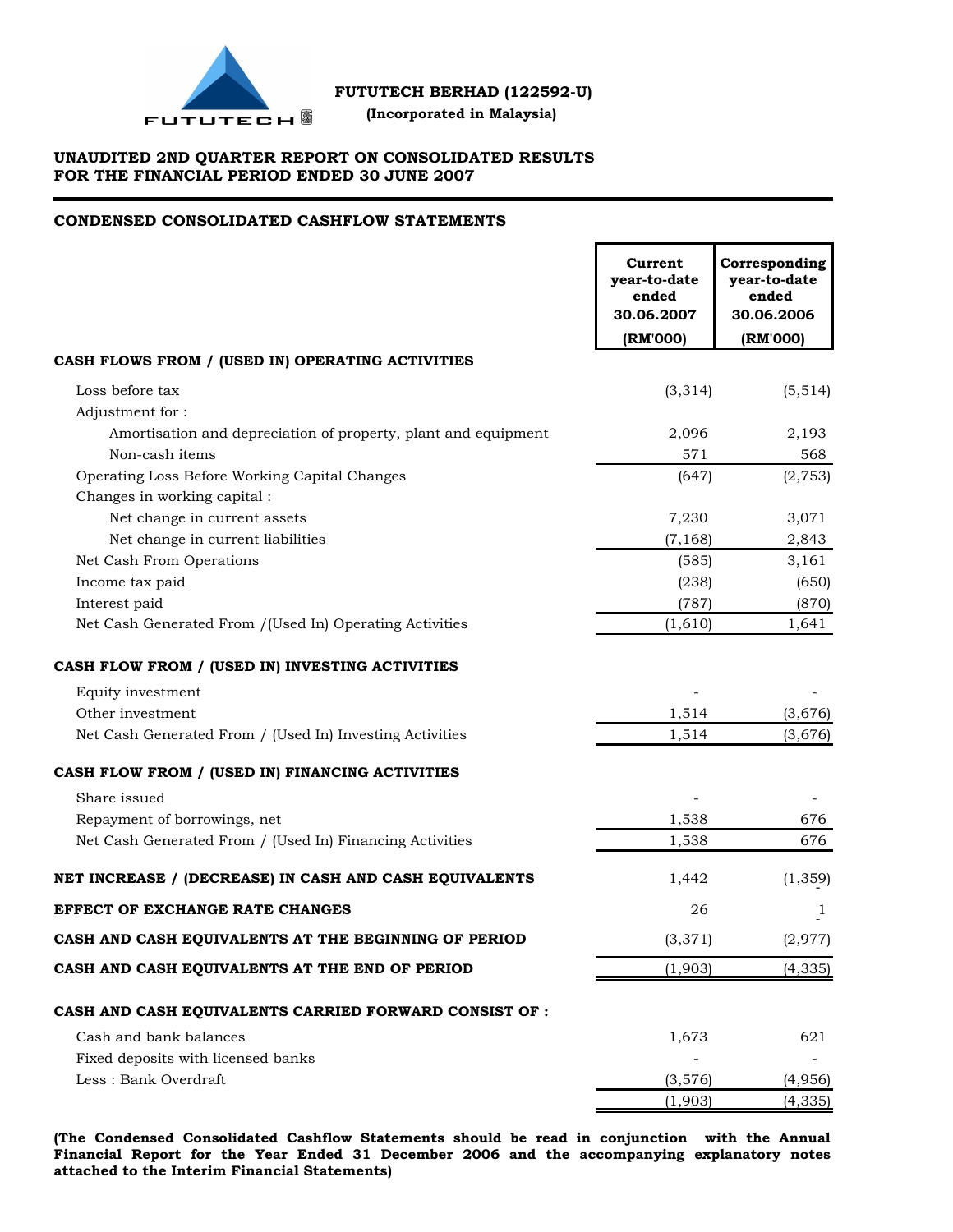

 **(Incorporated in Malaysia)**

# **NOTES TO THE INTERIM FINANCIAL REPORT FOR THE SECOND QUARTER ENDED 30 JUNE 2007**

## **INFORMATION REQUIRED BY FINANCIAL REPORTING STANDARDS (FRS) 134**

#### **A1. Basis of Preparation**

This interim financial report has been prepared in accordance with FRS 134: Interim Financial Reporting and Chapter 9 of the Listing Requirements of Bursa Malaysia Securities Berhad.

This interim financial report should be read in conjunction with the audited financial statements for the year ended 31 December 2006. The accounting policies and methods of computation adopted in this interim financial report are consistent with those adopted in the annual financial statements for the financial year ended 31 December 2006.

### **A2. Audit Report**

The audited financial statements of the Company for the preceding financial year ended 31 December 2006 were not subject to any qualification.

#### **A3. Seasonal or Cyclical Factors**

The principal business operations of the Group are not significantly affected by any seasonal or cyclical factors.

# **A4. Unusual Items**

There were no unusual items during the current financial quarter affecting the assets, liabilities, equity, net income or cashflow of the Group.

#### **A5. Changes in Estimates**

There were no estimation of amount used in the previous interim reports having a material impact in the current interim report.

#### **A6. Debt and Equity Securities**

There were no issuance or repayment of any debt and equity securities, share buy-backs, share cancellations, shares held as treasury shares and resale of treasury shares for the current financial year-to-date.

### **A7. Dividends Paid**

No dividend has been paid during the current financial year-to-date.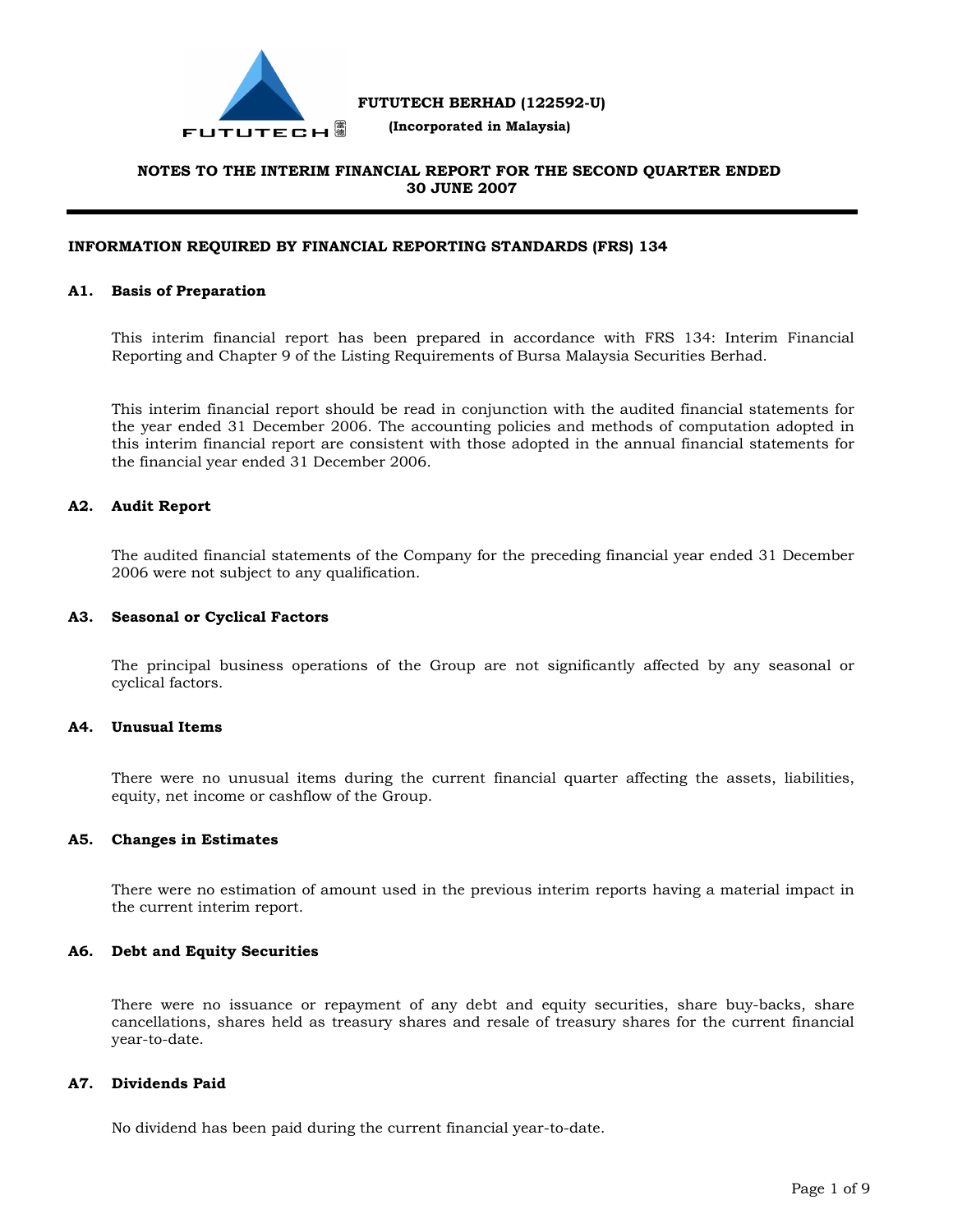

 **(Incorporated in Malaysia)**

# **NOTES TO THE INTERIM FINANCIAL REPORT FOR THE SECOND QUARTER ENDED 30 JUNE 2007**

# **A8. Segmental Information**

The Group's operations are substantially in the manufacturing sector. The following analysis of activities are based on geographical basis.

|                                    | Quarter ended<br>30.06.2007<br>(RM'000) | Year-to-Date<br>ended<br>30.06.2007<br>(RM'000) |
|------------------------------------|-----------------------------------------|-------------------------------------------------|
| <b>Segment Revenue</b>             |                                         |                                                 |
| -- Malaysia                        | 11,054                                  | 23,701                                          |
| -- Other Countries                 | 764                                     | 997                                             |
|                                    | 11,818                                  | 24,698                                          |
| Elimination of Inter-Segment Sales | (2,707)                                 | (6,667)                                         |
| Group Revenue                      | 9,111                                   | 18,031                                          |
|                                    |                                         |                                                 |
| <b>Segment Results</b>             |                                         |                                                 |
| -- Malaysia                        | (1,050)                                 | (1,930)                                         |
| -- Other Countries                 | (107)                                   | (519)                                           |
|                                    | (1, 157)                                | (2, 449)                                        |
| Elimination                        |                                         | (78)                                            |
| Loss from Operations               | (1, 157)                                | (2,527)                                         |

### **A9. Valuations of Property, Plant and Equipment**

There were no amendments in the valuation amount of revalued assets brought forward from the previous audited financial statements.

## **A10. Subsequent Material Events**

There were no material events in the interval between the end of the current financial quarter and 28 August 2007.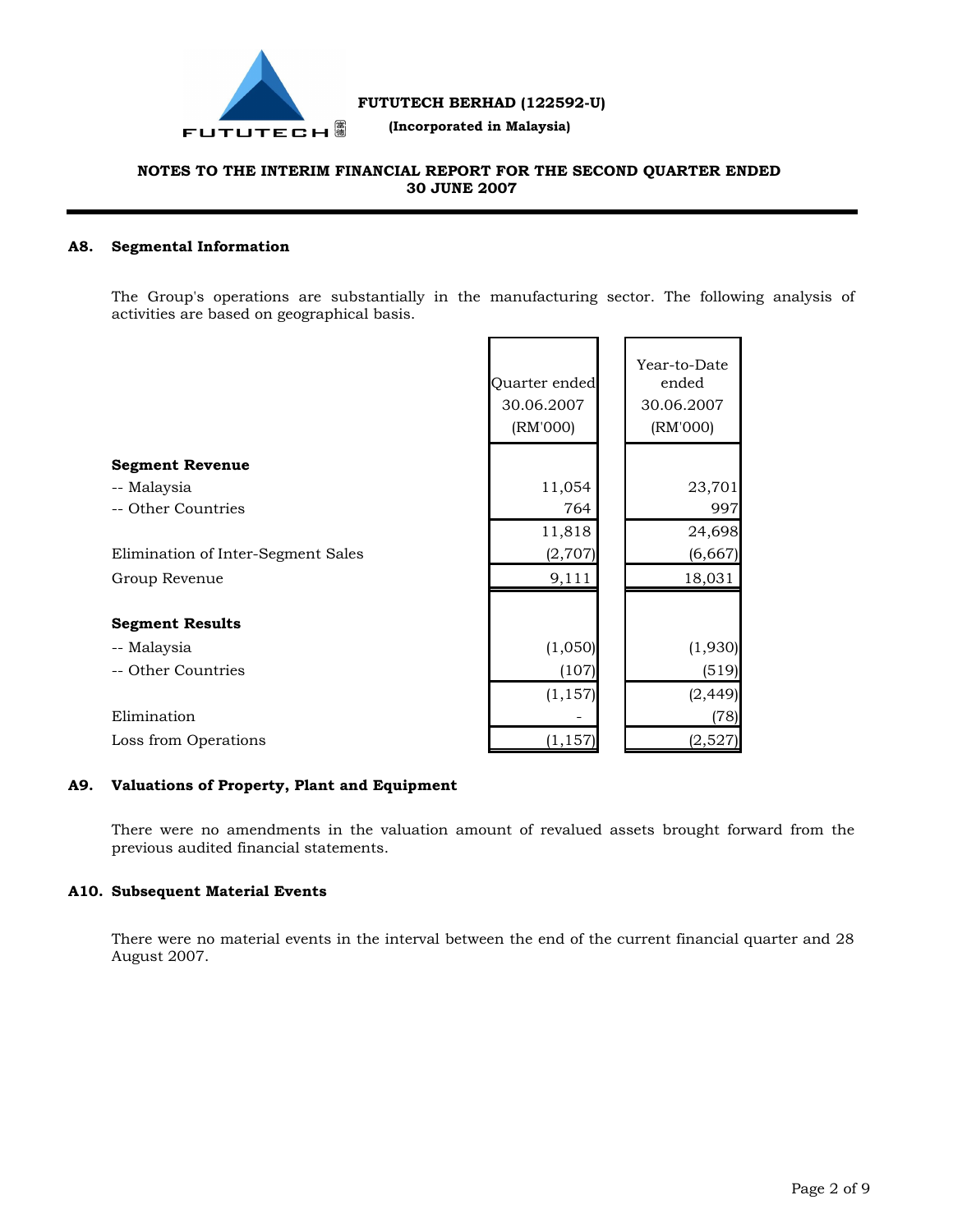

 **(Incorporated in Malaysia)**

# **NOTES TO THE INTERIM FINANCIAL REPORT FOR THE SECOND QUARTER ENDED 30 JUNE 2007**

# **A11. Changes in Composition of the Group**

There were no material effect of changes in the composition of the Group during the current financial year-to-date.

# **A12. Changes in Contingent Liabilities or Contingent Assets**

As at 30 June 2007, the Company has given corporate guarantees amounting to RM10.7 million (as at 31 December 2006 : RM13.6 million) to financial institutions for credit facilities granted to certain subsidiary companies.

### **A13. Capital Commitments**

As at 30 June 2007, the Group has no material capital commitments.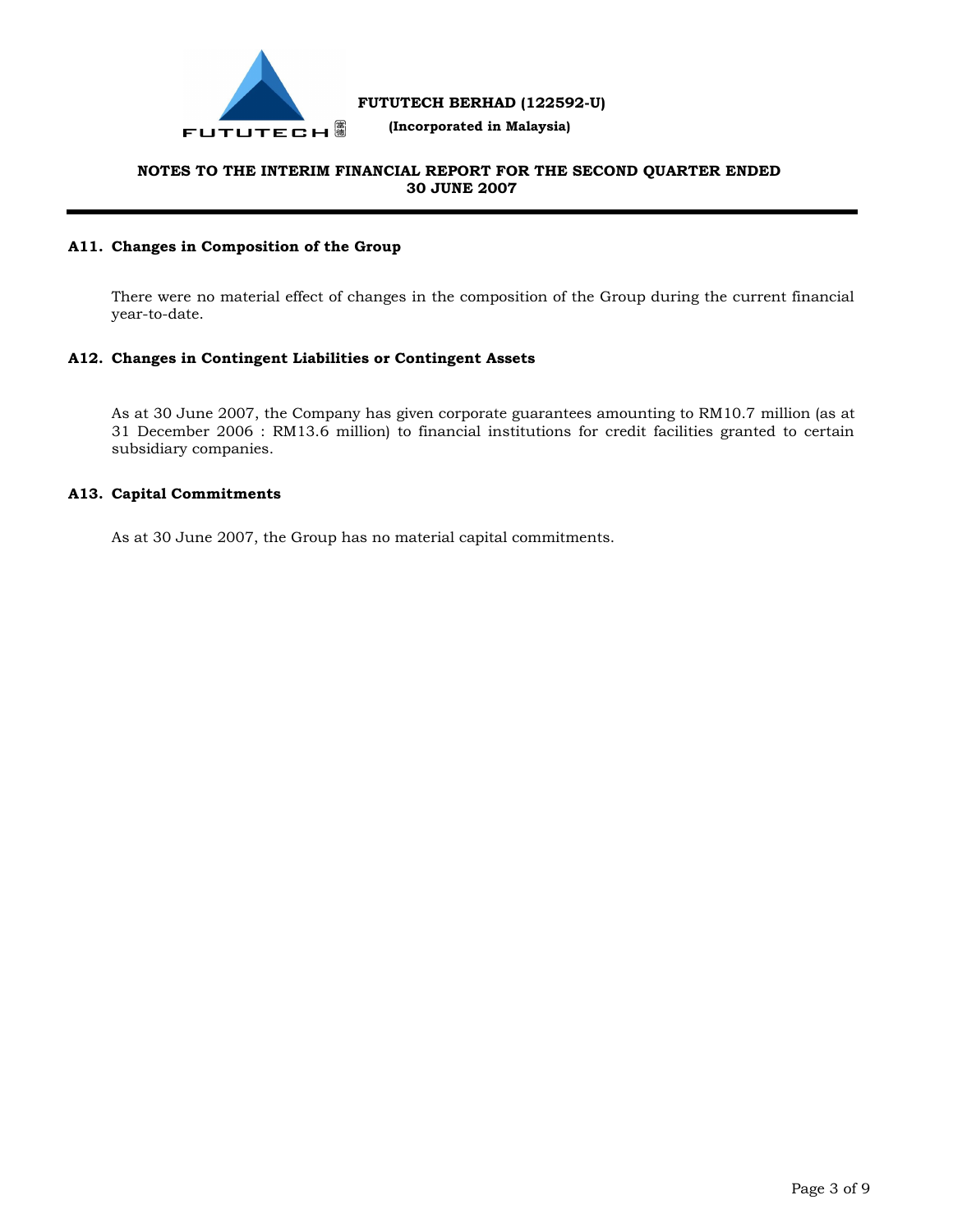

 **(Incorporated in Malaysia)**

# **NOTES TO THE INTERIM FINANCIAL REPORT FOR THE SECOND QUARTER ENDED 30 JUNE 2007**

## **ADDITIONAL INFORMATION REQUIRED BY THE LISTING REQUIREMENTS OF BURSA SECURITIES**

### **B1. Review of Performance**

The Group recorded a revenue of RM9.1 million in the current quarter, about 28% lower than that of RM12.7 million recorded in the corresponding quarter 2006. Although overseas sales of point-of-sale (POS) products had improved in the current quarter, overall revenue had declined due to lower kitchen projects secured, lower export lighting sales and primarily, the discontinued revenue contribution after the disposal of the subsidiary company in December 2006 ("UK subsidiary").

Revenue for the current year-to-date ("YTD") had also reduced by about 26% as compared to the corresponding YTD 2006, from RM24.4 million to RM18.0 million. The reduction was mainly caused by the discontinued revenue contribution from UK subsidiary, coupled with lower lighting and kitchen sales, although sales for POS products had improved.

Although revenue for both current quarter and YTD were lower as compared to the respective corresponding periods in 2006, loss before tax reduced by about 37%, from RM2.5 million in 2006 quarter to RM1.6 million in the current quarter, and about 40% from RM5.5 million in the corresponding YTD 2006 to RM3.3 million in current YTD. The lower losses were a result of earlier cost reduction measures that were implemented which involved the disposal of the UK subsidiary, relocation of the Hong Kong and China offices and rationalising the overall workforce in the Group.

## **B2. Comparison of Profit Before Taxation for the Current Quarter with Immediate Preceding Quarter**

|                              | Current<br>Quarter ended<br>30.06.2007<br>(RM'000) | Preceding<br>Quarter ended<br>31.03.2007<br>(RM'000) |
|------------------------------|----------------------------------------------------|------------------------------------------------------|
| Revenue                      | 9,111                                              | 8,920                                                |
| Consolidated Loss Before Tax | (1, 564)                                           | (1,751)                                              |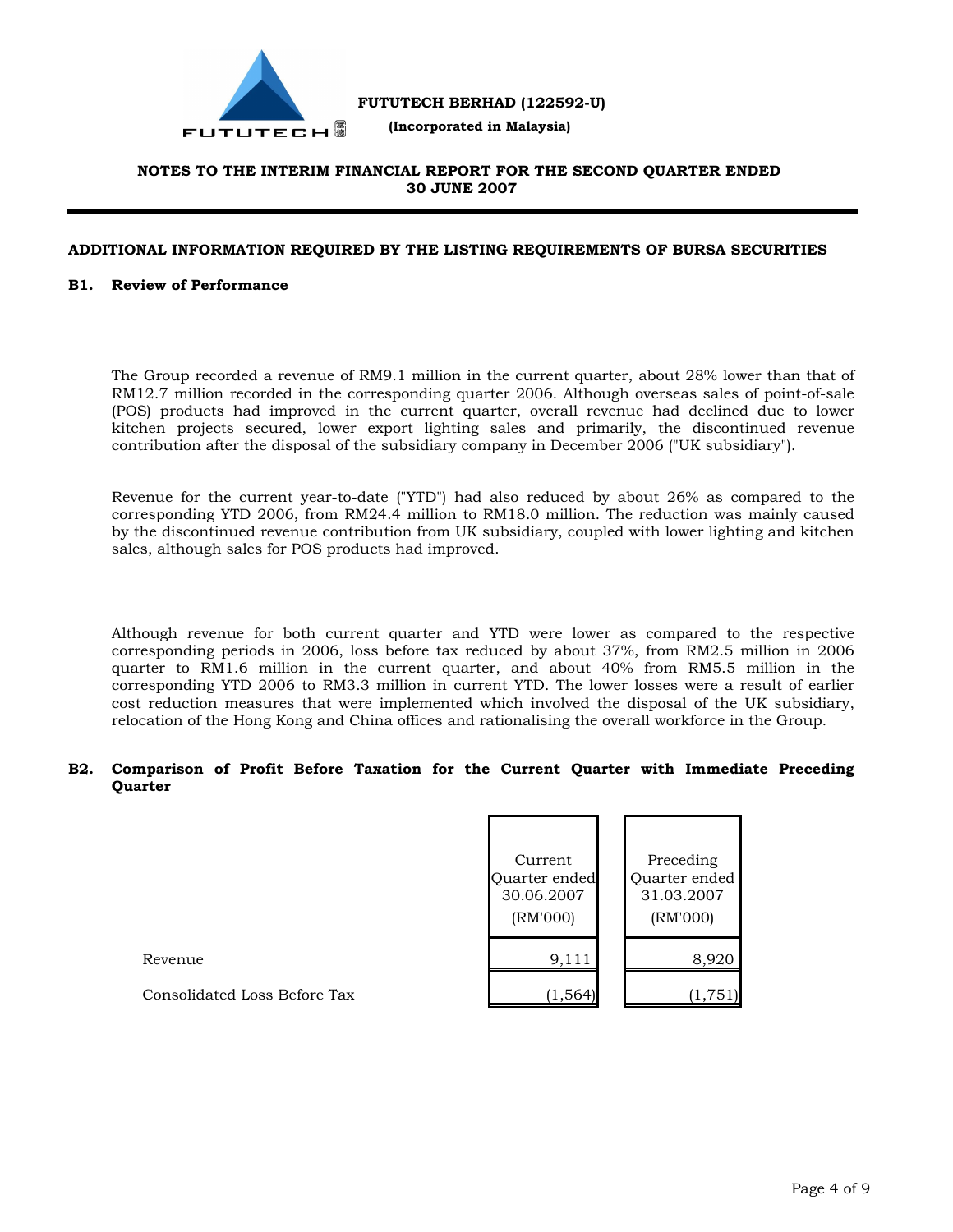

 **(Incorporated in Malaysia)**

# **NOTES TO THE INTERIM FINANCIAL REPORT FOR THE SECOND QUARTER ENDED 30 JUNE 2007**

Revenue for the current quarter was RM9.1 million, which is slightly higher than that recorded in the preceding quarter. Although there were increases in sales of lighting products (both locally and export) and overseas POS products, the drop in kitchen sales and local POS sales have "even-off" the overall revenue achievement. Accordingly, loss before tax for the current quarter reduced marginally by 10% to RM1.6 million as compared to that of RM1.8 million in the preceding quarter.

## **B3. Prospects**

Whilst streamlining and rationalising of the Group's resources are on-going, the Group continues to face challenging environment and efforts are being made to improve sales via increase in marketing activities, product innovation and achieving the desired production efficiency.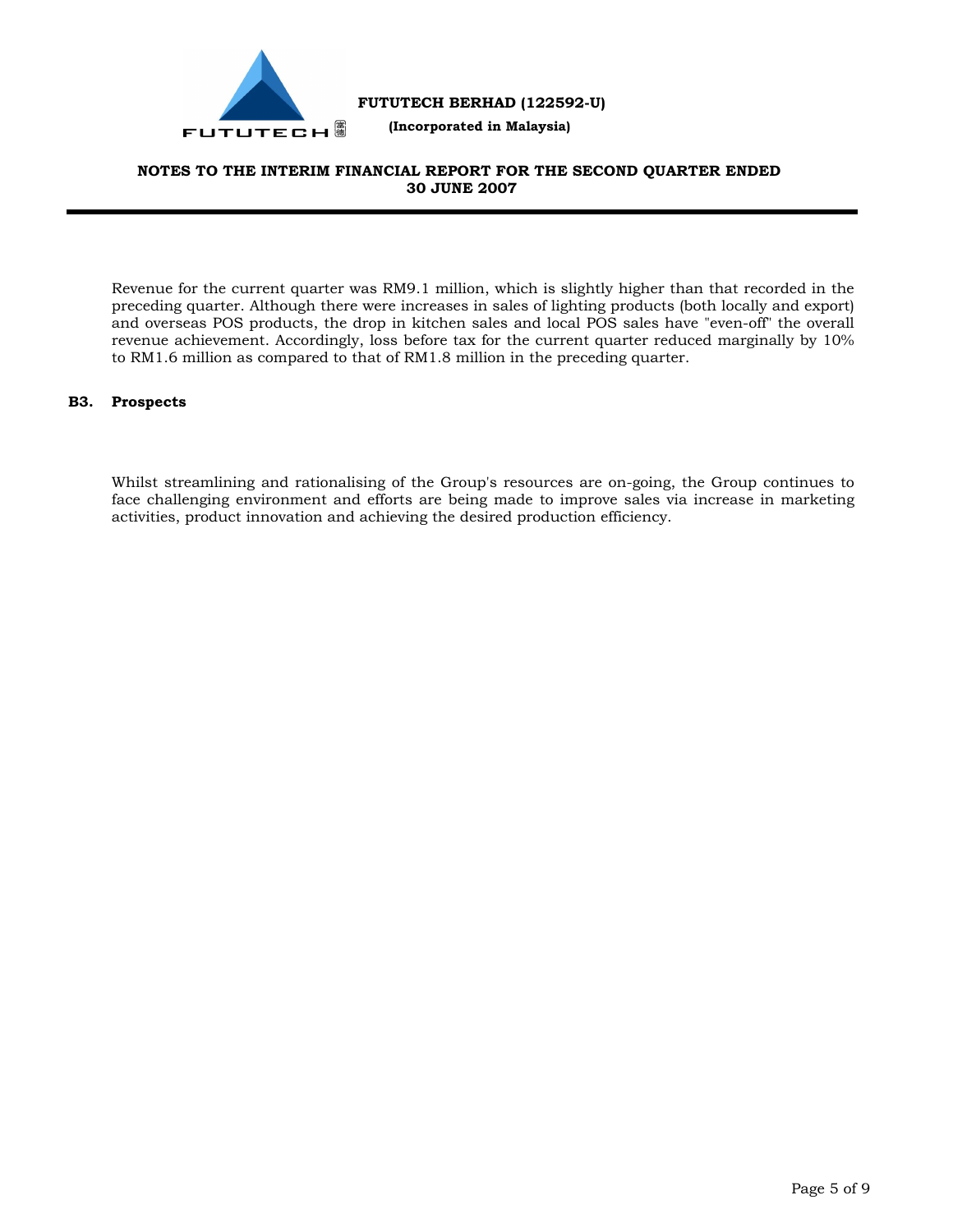

 **(Incorporated in Malaysia)**

# **NOTES TO THE INTERIM FINANCIAL REPORT FOR THE SECOND QUARTER ENDED 30 JUNE 2007**

## **B4. Profit Forecast**

Not applicable as no profit forecast was published.

# **B5. Taxation**

| Quarter ended<br>30.06.2007<br>(RM'000) | Year-to-Date<br>ended<br>30.06.2007<br>(RM'000) |
|-----------------------------------------|-------------------------------------------------|
| 108                                     | 238                                             |

Current Taxation

Although the Group recorded a loss, taxation was incurred as certain expenses are disallowed for tax purposes and losses recorded by certain subsidiaries are not allowed to be set-off against taxable profits of other subsidiaries as group tax relief is not available.

### **B6. Profit on Sale of Unquoted Investments and/or Properties**

There was no sale of unquoted investments and/or properties during the current financial quarter.

# **B7. Quoted Securities**

Investments in quoted securities as at 30 June 2007 are as follows :-

|                   | RM     |  |
|-------------------|--------|--|
| At cost           | 19,800 |  |
| At carrying value | 5,400  |  |
| At market value   | 2,400  |  |

### **B8. Status of Corporate Proposals**

As at 28 August 2007, the Company had obtained the necessary approvals for its (i) Proposed Capital Reduction, (ii) Proposed Share Consolidation (iii) Proposed Rights Issue (iv) Proposed Exemption (v) Proposed Placement and (vi) Proposed increase in Authorised Share Capital ("Proposals"), except for the following :

- a) Ministry Of International Trade And Industries for the Proposals;
- b) High Court of Malaya for the Proposed Capital Reduction;
- c) Securities Commission for the Proposed Exemption; and
- d) Shareholders of the Company for the Proposals.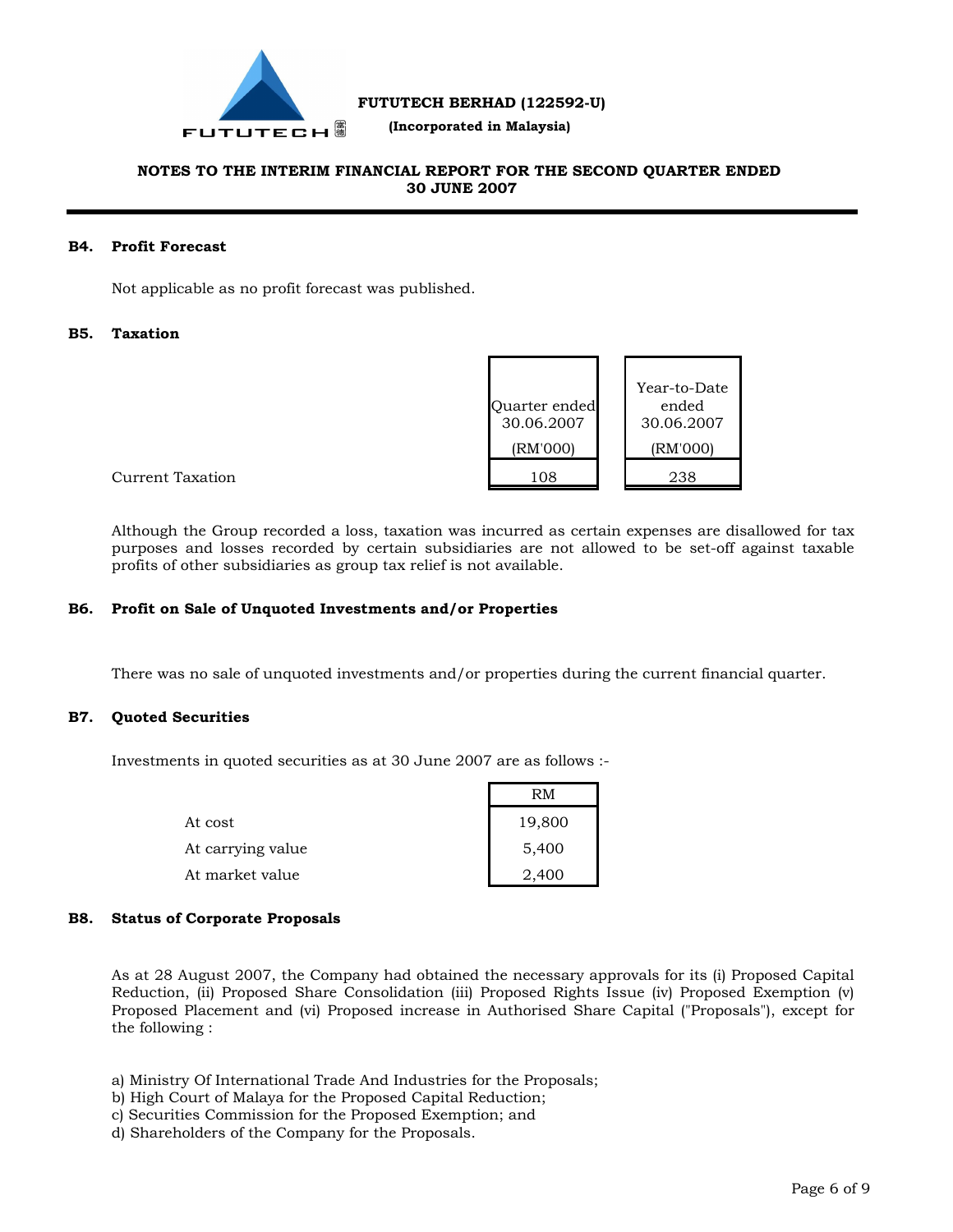

 **(Incorporated in Malaysia)**

# **NOTES TO THE INTERIM FINANCIAL REPORT FOR THE SECOND QUARTER ENDED 30 JUNE 2007**

An Extraordinary General Meeting of the Company has been scheduled to be held on 30 August 2007 to obtain its shareholders' approval for the Proposals.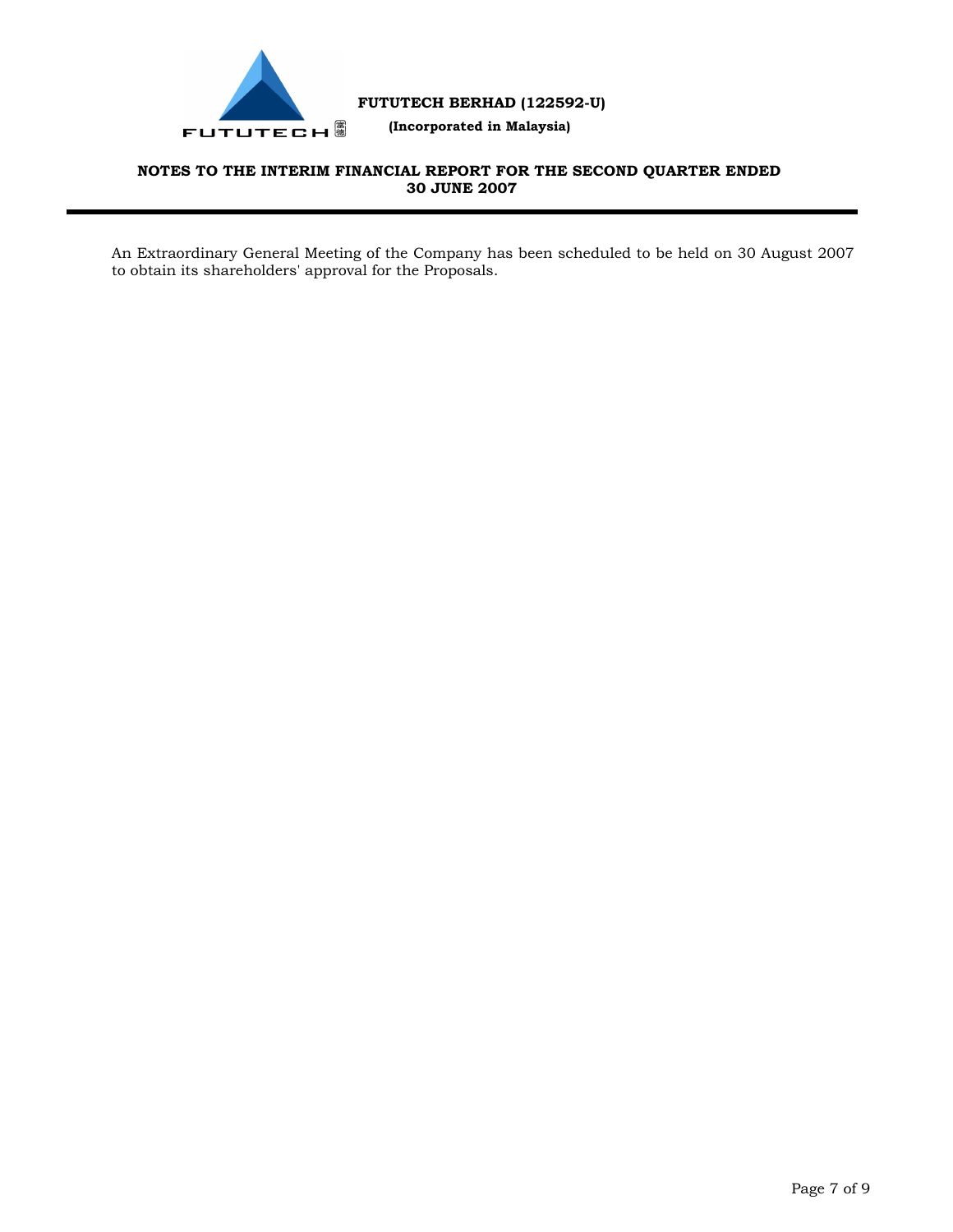

 **(Incorporated in Malaysia)**

# **NOTES TO THE INTERIM FINANCIAL REPORT FOR THE SECOND QUARTER ENDED 30 JUNE 2007**

# **B9. Group Borrowings and Debt Securities**

|    |                           | As at<br>30.06.2007<br>(RM'000) |
|----|---------------------------|---------------------------------|
| a) | Secured borrowings        | 26,854                          |
|    | Unsecured borrowings      | 567                             |
|    |                           | 27,421                          |
| b) | Short term                |                                 |
|    | - bank overdraft          | 3,576                           |
|    | - trade facilities        | 1,120                           |
|    | - hire purchase creditors | 1,121                           |
|    | - term loans              | 17,134                          |
|    |                           | 22,951                          |
|    | Long term                 |                                 |
|    | - hire purchase creditors | 2,929                           |
|    | - term loans              | 1,541                           |
|    |                           | 4,470                           |
|    | <b>Total Borrowings</b>   | 27,421                          |

# **B10. Off Balance Sheet Financial Instruments**

There are no financial instruments with off balance sheet risk as at 28 August 2007.

# **B11. Material Litigation**

There is no pending material litigation as at 28 August 2007.

# **B12. Dividends**

No interim dividend has been declared for the current financial quarter.